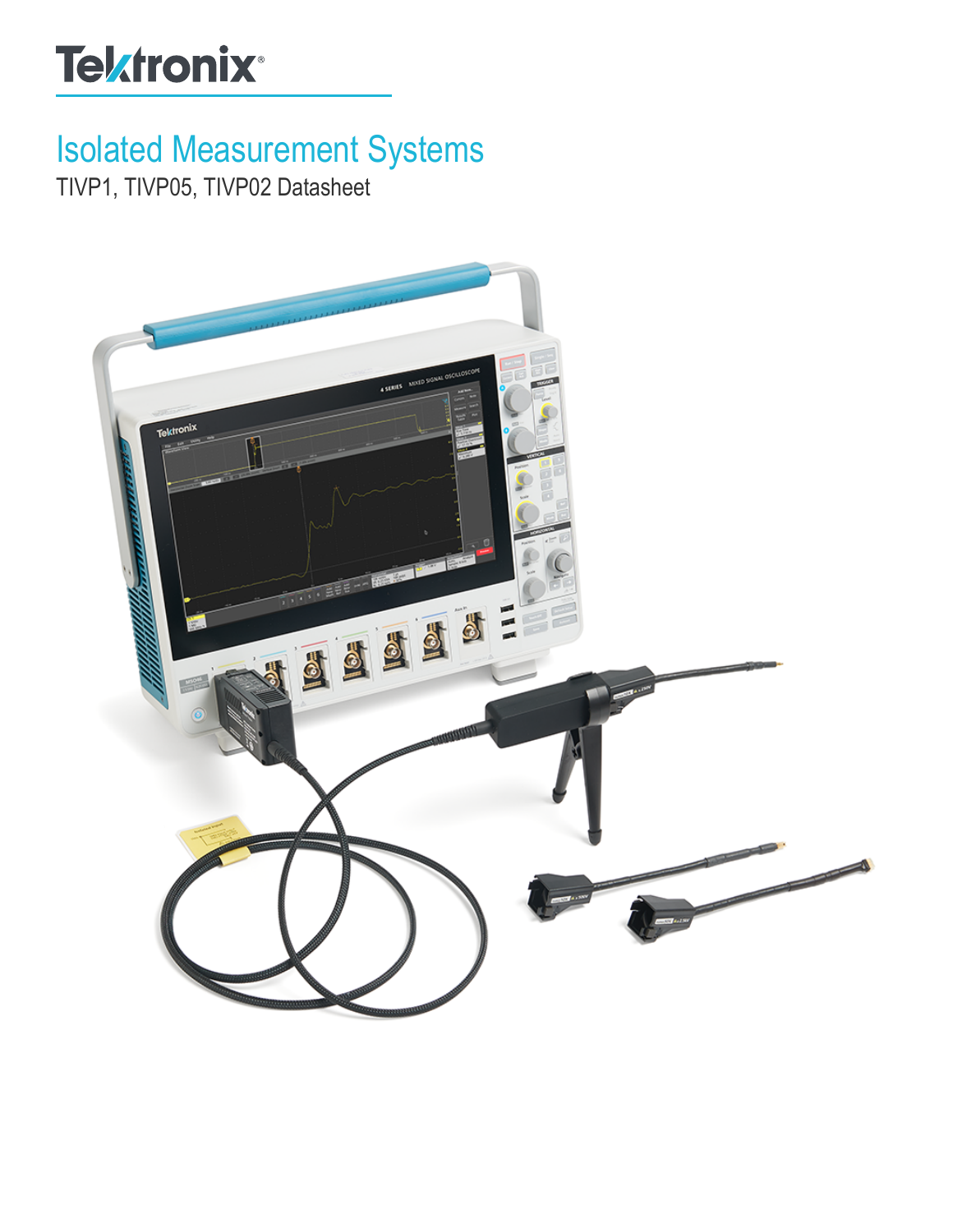IsoVu probe technology delivers accurate differential measurements up to ±2500 V on reference voltages slewing ±60 kV at 100 V/ns or faster. With the IsoVu Generation 2 design, you get all the benefits of IsoVu technology at 1/5 of the size of first generation probes.

With versatile MMCX connectors and an unmatched combination of bandwidth, dynamic range, and common mode rejection, IsoVu Gen 2 probes are setting new standards for isolated probe technology and enabling wide bandgap power designs using SiC and GaN.

#### **Benefits of IsoVu Probes**

IsoVu technology uses power-over-fiber and an optical analog signal path for complete galvanic isolation between the measurement system and your DUT. By allowing the probe to float independently at the common mode voltage, isolation provides important advantages.

- 160 dB (100 million to 1) CMRR at DC
- Up to 120 dB (1 million to 1) CMRR at 100 MHz
- Up to 80 dB (10,000 to 1) CMRR at 1 GHz
- ±60 kV Common Mode Voltage range
- Up to ±2500 V differential input Voltage range
- Up to  $\pm 2500$  V offset range

#### **High Voltage and High Bandwidth**

With traditional differential probes you had to choose between high bandwidth or high voltage levels. IsoVu probes, with their shielded coaxial cable and isolation, provide high bandwidth and a differential voltage range of ±2500 V. IsoVu Gen 2 offers bandwidths of 200 MHz, 500 MHz, and 1 GHz to fit your budget and performance needs.

#### **High Performance and Convenient Connections**



IsoVu probe tips have a range of connections and accessories that offer high performance and accessibility. The probes can connect directly to MMCX connectors, which are inexpensive and widely-available. This makes for stable, hands-free test points and offer high bandwidth and common mode rejection. The solid metal body shields the center conductor and minimizes ground loop area for the lowest interference possible.

Other accessories are available to adapt the probe tips to a wide range of connections. Additional 0.100" and 0.200" spaced square-pin tips are available for applications that require greater than ±250V differential voltage. When not using a tip, the sensor head has 1 MΩ and 50Ω

switchable termination at the probe's SMA connector. This feature effectively adds an isolated channel to any compatible oscilloscope.

#### **Floating Measurements in Power Converter and Motor Drive Designs**

Making high-side measurements in half-bridge power converters is challenging because the source or collector to which the measurements are referenced is slewing rapidly up and down. Wide bandgap devices like SiC and GaN FETs are even harder to measure because they can switch high voltages in a few nanoseconds. Noise from this rapidly changing common mode voltage leaks into the differential measurements and hides details on VGS and VDS. IsoVu probes have unmatched common mode rejection at full bandwidth that lets you see signal details, often for the first time.

#### **Applications**

- Half/Full bridge designs using SiC or GaN, FETs, or IGBTs
- Floating measurements
- Power converter design
- Power device evaluation
- Switching power supply design
- Inverter design
- Motor drive design
- Electronic ballast design
- EMI and ESD troubleshooting
- Current shunt measurements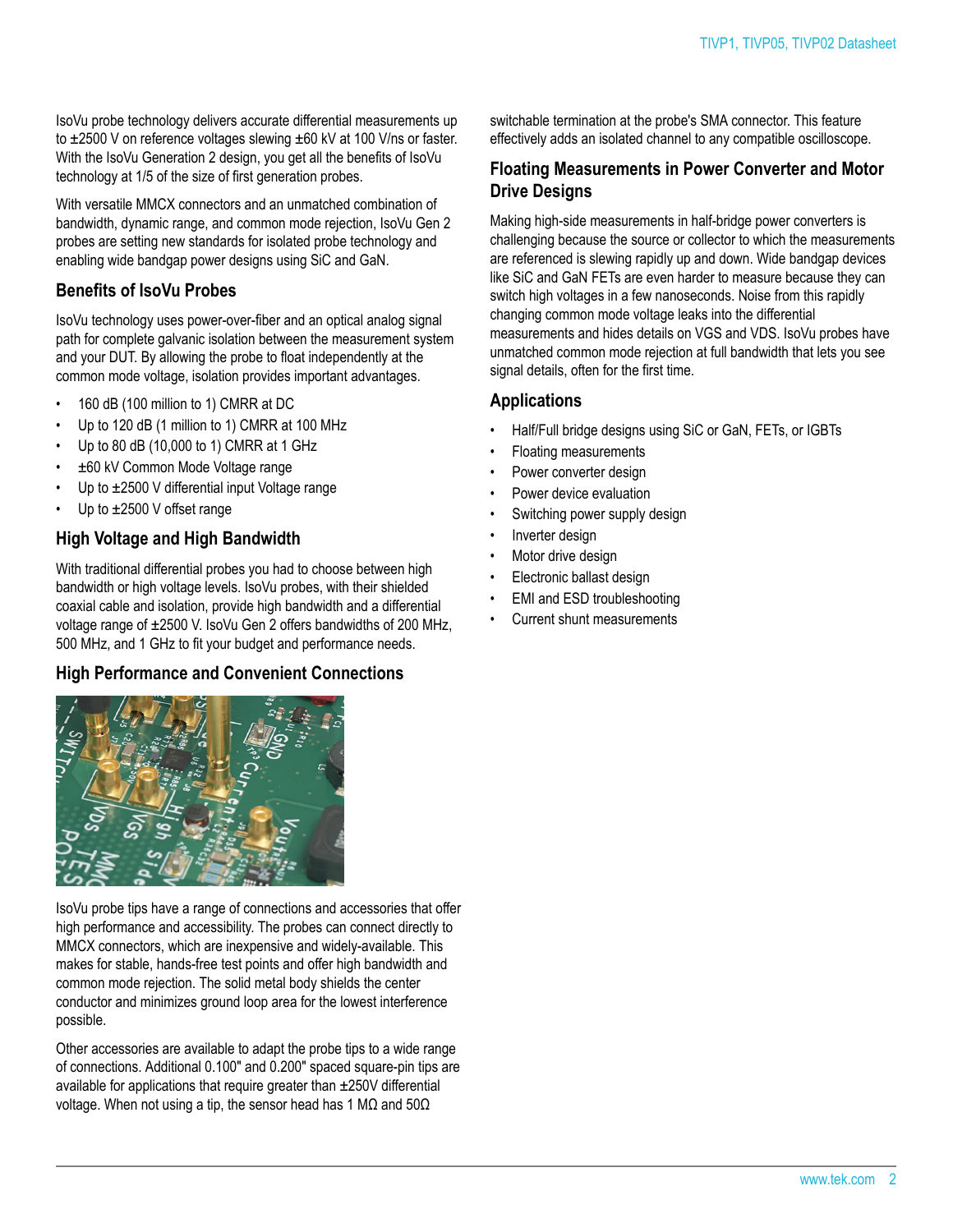### **Specifications**

All specifications are Typical and apply to all models unless noted otherwise.

| <b>Overview</b> | <b>Characteristic</b> | TIVP <sub>1</sub> | TIVP05  | TIVP02  |
|-----------------|-----------------------|-------------------|---------|---------|
|                 | Bandwidth             | GHz               | 500 MHz | 200 MHz |
|                 | Rise time             | 450 ps            | 850 ps  | 2 ns    |

**Differential Input Voltage Range, Offset Range, Differential Impedance**

Use only the sensor tip cables listed.

| Sensor tip cable             | Differential input voltage<br>range | <b>Offset range</b> | Input impedance           |
|------------------------------|-------------------------------------|---------------------|---------------------------|
| SMA Input (50 $\Omega$ mode) | ±5V                                 | ±25V                | $50 \Omega$    N.A.       |
| SMA Input (1 $M\Omega$ mode) | ±5V                                 | ±25V                | $1 M\Omega    11 pF$      |
| TIVPMX10X                    | ±50V                                | ±200V               | 10 M $\Omega$    2.8 pF   |
| TIVPMX50X                    | $\pm 250$ V                         | ±250V               | 9.75 $M\Omega$    2.3 pF  |
| TIVPSQ100X                   | ±500V                               | $±500$ V            | 9.75 M $\Omega$    3.5 pF |
| TIVPWS500X                   | $\pm 2.5$ kV                        | $±2.5$ kV           | 40 MΩ    2.4 pF           |
| <b>TIVPMX1X</b>              | ±5V                                 | ±25V                | 50 Ω or 1 MΩ    28 pF     |

**Common Mode Rejection Ratio** Approximately 20 dB lower in ±5 V Range, except at DC.

| Sensor tip cable                | DC     | 1 MHz  | <b>100 MHz</b> | <b>200 MHz</b> | 500 MHz | 1 GHz |
|---------------------------------|--------|--------|----------------|----------------|---------|-------|
| SMA Input (50 $\Omega$<br>mode) | 160 dB | 145 dB | 100dB          | 100dB          | 100 dB  | 90 dB |
| SMA Input (1 $M\Omega$<br>mode) | 160 dB | 145 dB | 100 dB         | 100dB          | 100 dB  | 90 dB |
| TIVPMX10X                       | 160 dB | 115dB  | 92 dB          | 90 dB          | 85dB    | 80 dB |
| TIVPMX50X                       | 160 dB | 110 dB | 80dB           | 80 dB          | 80 dB   | 70 dB |
| TIVPSQ100X                      | 160 dB | 105dB  | 60 dB          | 50dB           | 35dB    | 25dB  |
| TIVPWS500X                      | 160 dB | 90 dB  | 50dB           | 40 dB          | 20dB    | 10dB  |
| TIVPMX1X                        | 160 dB | 125 dB | 115dB          | 110dB          | 100dB   | 90 dB |

#### **Maximum Non-Destructive**  $Differential Voltage$

| Sensor tip cable             | Vpk (DC + peak AC) <sup>1</sup>                 |
|------------------------------|-------------------------------------------------|
| SMA Input (50 $\Omega$ mode) | 5V RMS                                          |
| SMA Input (1 $M\Omega$ mode) | 100 Vpk                                         |
| TIVPMX10X                    | 250 Vpk                                         |
| TIVPMX50X                    | 300 Vpk                                         |
| TIVPSQ100X                   | 600 Vpk                                         |
| TIVPWS500X                   | 3300 Vpk                                        |
| <b>ITIVPMX1X</b>             | 5 V RMS (50 $\Omega$ ), 100 Vpk (1 M $\Omega$ ) |

#### **Common mode voltage range** 60 kV peak

<sup>1</sup> Derated with frequency; refer to the Maximum differential input voltage vs. frequency derating graph in the Specifications section of the TIVP Series IsoVu Measurement System User Manual.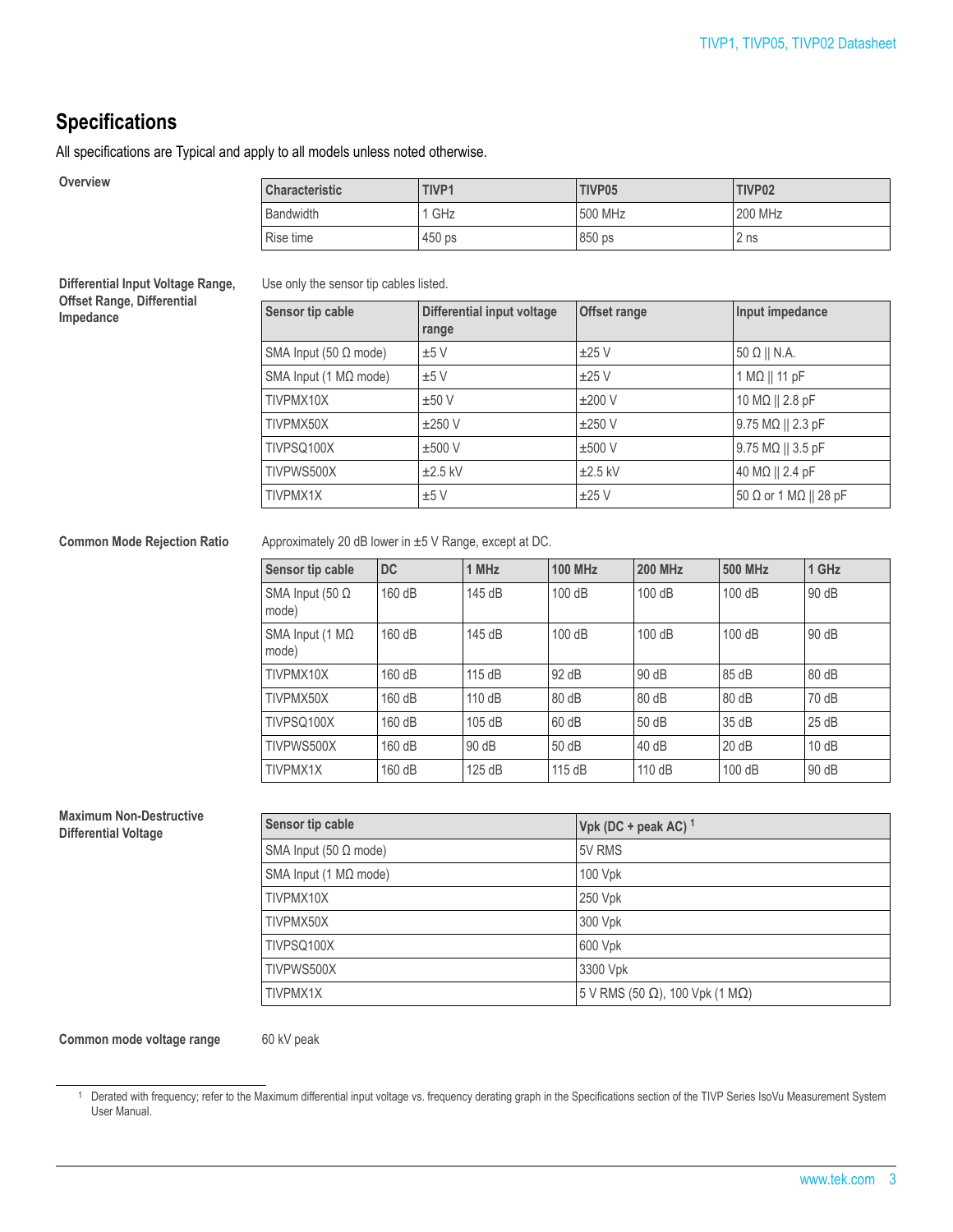#### **Common mode input impedance (Typical)**

| Input resistance               | Galvanically isolated through the fiber optic connection |
|--------------------------------|----------------------------------------------------------|
| Input capacitance <sup>2</sup> | $<$ 2 pF                                                 |

#### **DC Gain accuracy**

**Differential DC gain accuracy** <3%

**System noise (rms)** 

| Sensor tip cable             | ±20 mV range (most<br>sensitive) | $±320$ mV range | ±5 V range (widest range) |
|------------------------------|----------------------------------|-----------------|---------------------------|
| SMA Input (50 $\Omega$ mode) | $0.43$ mV rms                    | $1.46$ mV rms   | 48 mV rms                 |
| SMA Input (1 $M\Omega$ mode) | $0.43$ mV rms                    | $1.46$ mV rms   | 48 mV rms                 |
| TIVPMX10X                    | $4.3$ mV rms                     | 14.6 mV rms     | 480 mV rms                |
| TIVPMX50X                    | $21.5$ mV rms                    | 73 mV rms       | $2.4 V$ rms               |
| TIVPSQ100X                   | 43 mV rms                        | 146 $mV$ rms    | $4.8 V$ rms               |
| TIVPWS500X                   | 215 mV rms                       | 730 mV rms      | 24 V rms                  |

#### **Propagation delay**

| 2 meter cable  | $18.3$ ns |
|----------------|-----------|
| 10 meter cable | 63.7 ns   |

#### **Laser certification**

**CLASS I LASER PRODUCT** This product complies with 21 CFR 1040.10 and 1040.11 except for deviations pursuant to Laser Notice No. 50, dated June 24, 2007.

<sup>&</sup>lt;sup>2</sup> The capacitance between the sensor head and a reference plane. The sensor head is placed six inches (15.25 cm) above the reference plane.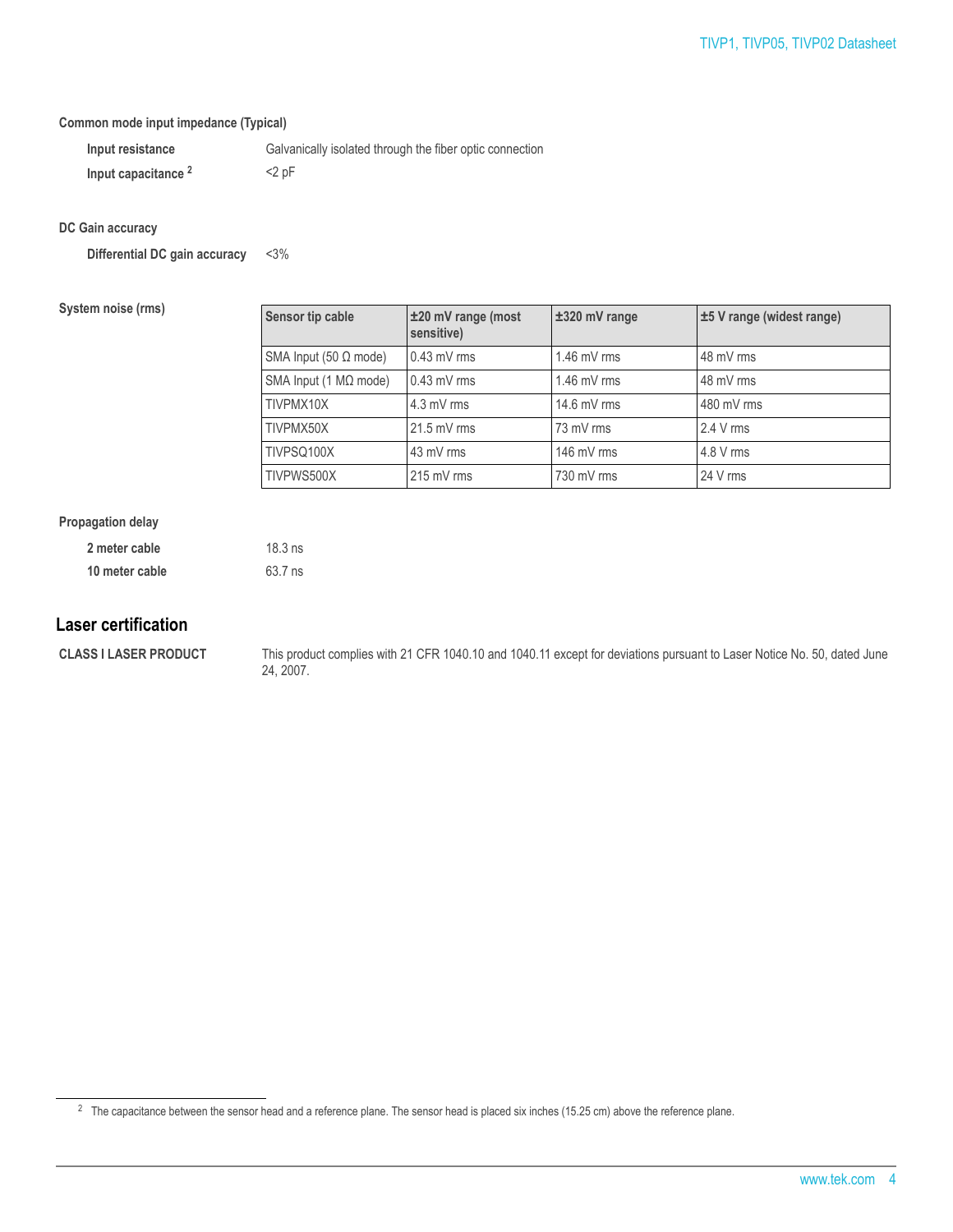## **Ordering information**

#### **Models**

| TIVP <sub>1</sub>           | Tektronix IsoVu 1 GHz Isolated Probe with 2 m cable                                                                                             |
|-----------------------------|-------------------------------------------------------------------------------------------------------------------------------------------------|
| TIVP05                      | Tektronix IsoVu 500 MHz Isolated Probe with 2 m cable                                                                                           |
| TIVP02                      | Tektronix IsoVu 200 MHz Isolated Probe with 2 m cable                                                                                           |
| TIVP1L                      | Tektronix IsoVu 1 GHz Isolated Probe with 10 m cable                                                                                            |
| TIVP05L                     | Tektronix IsoVu 500 MHz Isolated Probe with 10 m cable                                                                                          |
| TIVP02L                     | Tektronix IsoVu 200 MHz Isolated Probe with 10 m cable                                                                                          |
| <b>Standard accessories</b> |                                                                                                                                                 |
| 016-2147-xx                 | IsoVu carrying case for 2 m cable models; soft case (with foam insert) protects the TIVP and enforces the<br>optical fiber minimum bend radius  |
| 016-2149-xx                 | IsoVu carrying case for 10 m cable models; soft case (with foam insert) protects the TIVP and enforces the<br>optical fiber minimum bend radius |
| 003-1947-xx                 | SMA wrench/driver tool; 5/16" wrench for use on SMA connector                                                                                   |
| 131-9717-xx                 | Probe tip adapter; adapt an MMCX IsoVu tip to standard 0.100" spaced, 0.025" square pins                                                        |
| 352-1179-xx                 | Probe bipod for probe; TIVP can rotate in holder to accommodate square pin headers                                                              |
| TIVPMX10X                   | MMCX probe tip; MMCX tip is recommended for the best bandwidth and CMRR performance                                                             |
| 071-3733-xx                 | TIVP Series Quick Reference Guide                                                                                                               |
|                             | Certificate of traceable calibration                                                                                                            |

Translated manuals can be downloaded as pdf files on your local Tektronix Web site.

#### **Recommended accessories**

| TIVPMX50X         | 50X sensor tip cable with MMCX connector                           |
|-------------------|--------------------------------------------------------------------|
| TIVPSQ100X        | 100X sensor tip cable with 0.100" spaced square pin connectors     |
| <b>TIVPWS500X</b> | 500X sensor tip cable with 0.200" spaced wide square pin connector |
| <b>TIVPMX1X</b>   | 1X MMCX sensor tip                                                 |
| 131-9677-xx       | Square Pin to MMCX Adapter, 0.062" Spacing                         |
| 352-1170-xx       | Probe Tip Tripod Support                                           |
| 196-3546-xx       | Lead, MMCX to IC Grabber                                           |
| 196-3547-xx       | Lead, Square Pin to IC Grabber                                     |
| 020-3189-xx       | Lead, Wide Square Pin to Banana Jack                               |
| 196-3434-xx       | Square Pin Y-lead                                                  |
| $206 - 0569 - xx$ | MicroCKT grabbers                                                  |
| 020-3169-xx       | Spare Pins for 0.062" Spaced Test Points                           |
| 003-1946-xx       | Solder Aid for 0.062" Spaced Square Pins                           |

#### **Supported oscilloscopes**

The measurement systems can be used with the following Tektronix oscilloscopes. For oscilloscopes not included in this list, contact your local Tektronix representative.

• 4 Series MSO